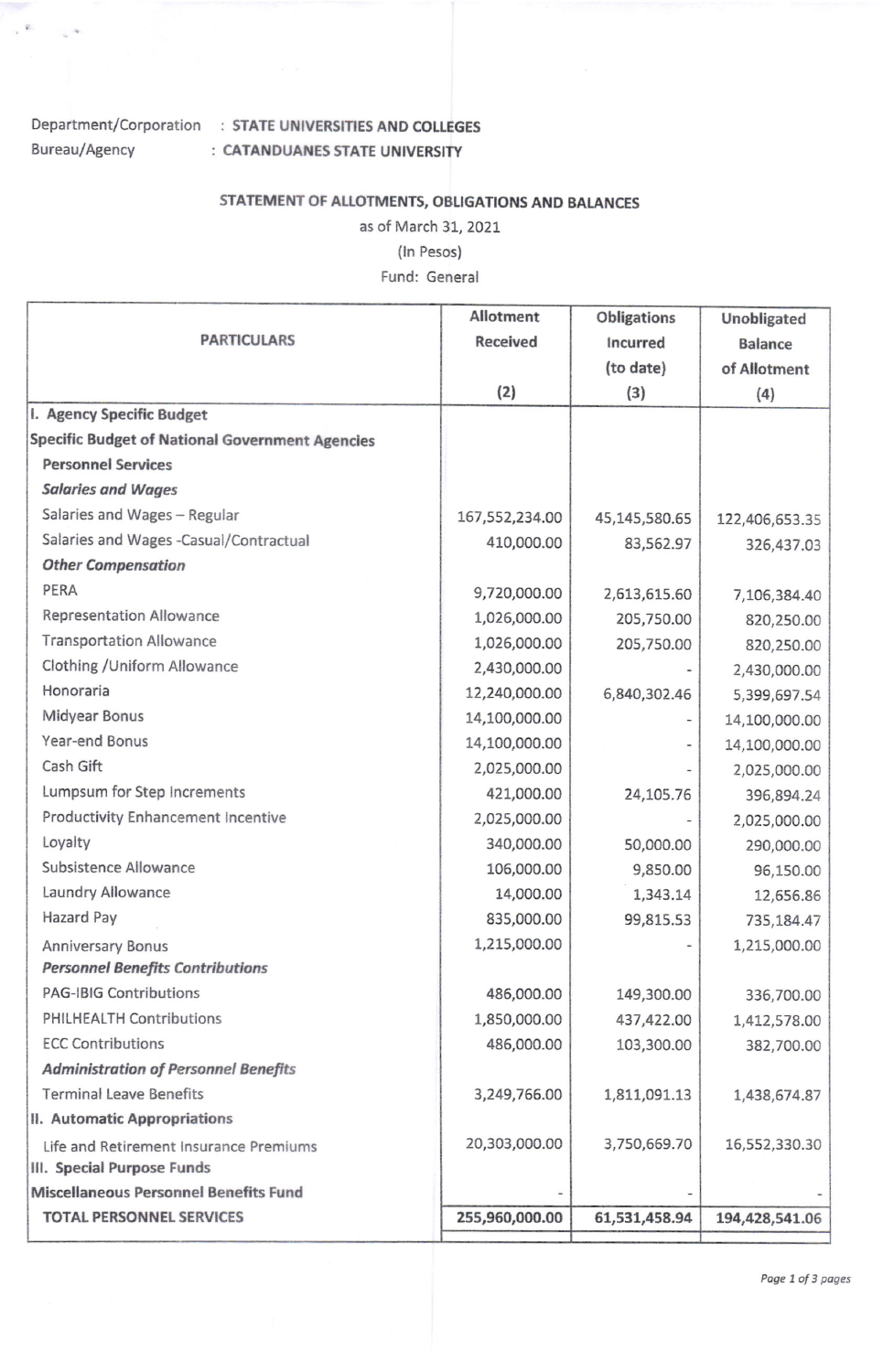| <b>PARTICULARS</b>                                             | <b>Allotment</b><br>Received | <b>Obligations</b><br>Incurred<br>(to date) | Unobligated<br><b>Balance</b><br>of Allotment |
|----------------------------------------------------------------|------------------------------|---------------------------------------------|-----------------------------------------------|
|                                                                | (2)                          | (3)                                         | (4)                                           |
| <b>Maintenance and Other Operating Expenses</b>                |                              |                                             |                                               |
| <b>Traveling Expenses</b>                                      |                              |                                             |                                               |
| <b>Travel Expenses</b>                                         | 7,108,000.00                 | 367,147.17                                  | 6,740,852.83                                  |
| <b>Training and Scholarship Expenses</b>                       |                              |                                             |                                               |
| <b>Training Expenses</b>                                       | 2,540,000.00                 | 133,600.00                                  | 2,406,400.00                                  |
| <b>ICT Training Expenses</b>                                   | 650,000.00                   |                                             | 650,000.00                                    |
| <b>Scholarship Expenses</b>                                    | 500,000.00                   | 48,012.65                                   | 451,987.35                                    |
| <b>Supplies and Materials</b>                                  |                              |                                             |                                               |
| <b>Office Supplies Expenses</b>                                | 4,500,000.00                 | 664,584.40                                  | 3,835,415.60                                  |
| <b>ICT Office Supplies Expenses</b>                            | 3,192,000.00                 | 775,676.00                                  | 2,416,324.00                                  |
| Drugs and Medicines Expenses                                   | 600,000.00                   | 78,386.00                                   | 521,614.00                                    |
| Medical, Dental and Lab Supplies Expenses                      | 725,000.00                   | 55,485.00                                   | 669,515.00                                    |
| Fuel, Oil and Lubricants Expenses                              | 730,000.00                   | 6,950.00                                    | 723,050.00                                    |
| <b>Agricultural Supplies Expenses</b>                          | 180,000.00                   | 37,011.00                                   | 142,989.00                                    |
| <b>Textbooks and Instructional Materials</b>                   | 1,680,000.00                 |                                             | 1,680,000.00                                  |
| Other Supplies and Materials Expenses                          | 2,800,000.00                 | 150,564.50                                  | 2,649,435.50                                  |
| <b>Utility Expenses</b>                                        |                              |                                             |                                               |
| <b>Water Expenses</b>                                          | 2,100,000.00                 | 134,583.80                                  | 1,965,416.20                                  |
| <b>Electricity Expenses</b>                                    | 18,800,000.00                | 1,209,121.15                                | 17,590,878.85                                 |
| <b>Communication Expenses</b>                                  |                              |                                             |                                               |
| Postage and Courier Services                                   | 500,000.00                   | 47,685.00                                   | 452,315.00                                    |
| Telephone Expenses -Mobile                                     | 500,000.00                   | 47,557.00                                   | 452,443.00                                    |
| Internet Subscription Expenses                                 | 1,000,000.00                 | 32,686.31                                   | 967,313.69                                    |
| <b>Confidential, Intelligence &amp; Extraordinary Expenses</b> |                              |                                             |                                               |
| <b>Extraordinary and Miscellaneous Expenses</b>                | 150,000.00                   |                                             | 150,000.00                                    |
| <b>Professional Services</b>                                   |                              |                                             |                                               |
| <b>Auditing Services</b>                                       | 250,000.00                   | 79,363.56                                   | 170,636.44                                    |
| <b>Consultancy Services</b>                                    | 400,000.00                   |                                             | 400,000.00                                    |
| <b>Other Professional Services</b>                             | 7,385,000.00                 | 3,479,781.19                                | 3,905,218.81                                  |
| <b>General Services</b>                                        |                              |                                             |                                               |
| Janitorial Services                                            | 4,500,000.00                 | 1,044,475.09                                | 3,455,524.91                                  |
| <b>Security Services</b>                                       | 5,000,000.00                 | 86,644.87                                   | 4,913,355.13                                  |
| <b>Repairs and Maintenance</b>                                 |                              |                                             |                                               |
| <b>Buildings</b>                                               | 950,000.00                   | 594,140.00                                  | 355,860.00                                    |
| <b>School Buildings</b>                                        | 280,000.00                   | 1,540.00                                    | 278,460.00                                    |
| Office Equipment                                               | 175,000.00                   | 49,820.88                                   | 125,179.12                                    |
| ICT Equipment                                                  | 175,000.00                   |                                             | 175,000.00                                    |
| Motor Vehicles                                                 | 350,000.00                   | 28,840.00                                   | 321,160.00                                    |

 $\sim$ 

 $\label{eq:2.1} \begin{array}{ccccc} \mathcal{O} & & & \mathcal{V} & \mathcal{V} \end{array}$